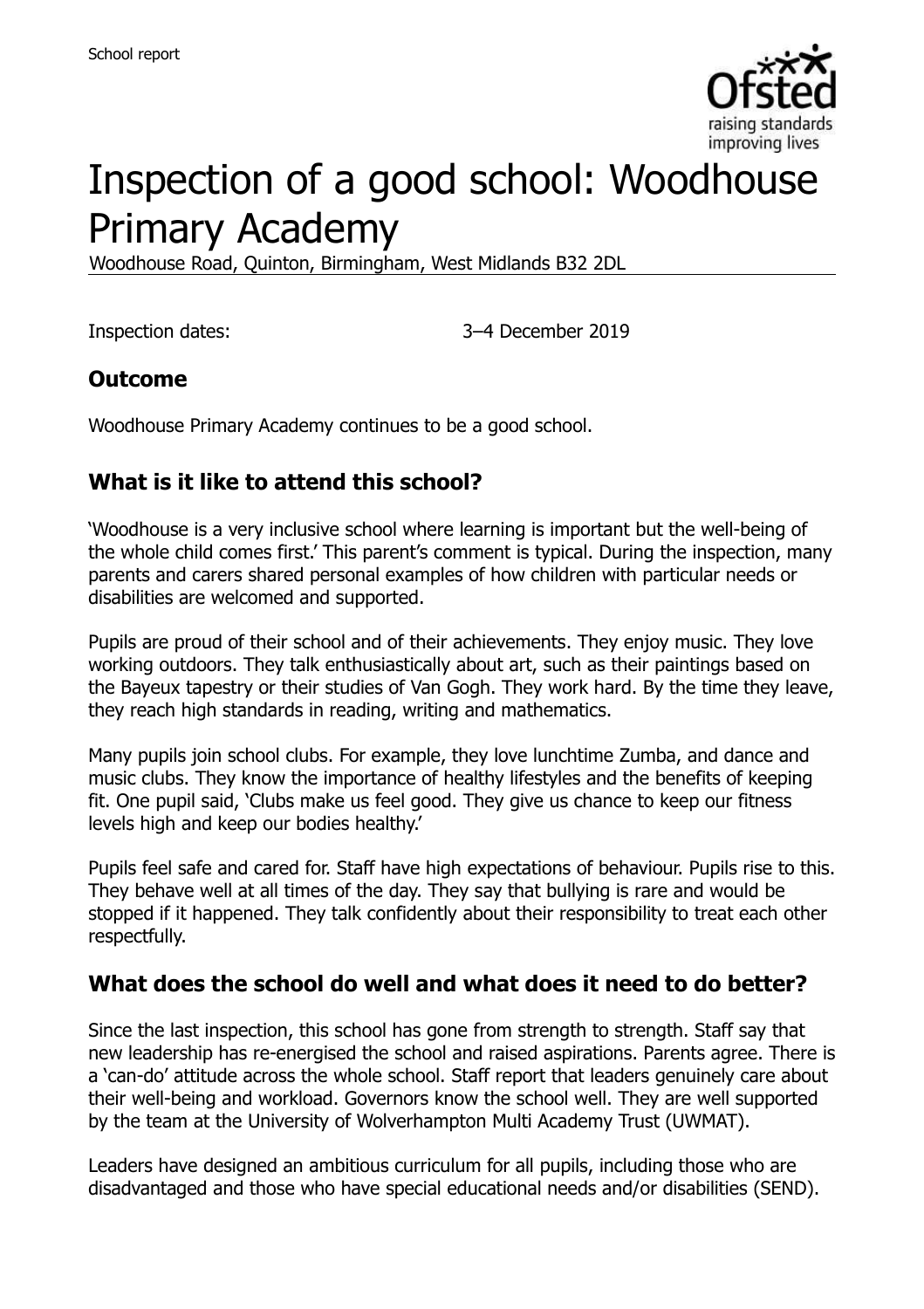

All groups of pupils are doing well. Curriculum leaders have identified the key knowledge and skills that they want pupils to have mastered by particular points. They have mapped this out well for all subjects to ensure that pupils can build on their previous knowledge and skills.

However, these expectations and plans do not always include early years. Some curriculum leaders do not know what is taught in Reception or how it is taught. As a result, there is not a clear picture of how children will build on what they already know and can do when they move from Reception Year. This is not a big problem. Leaders know about this and are working hard to put it right. For example, the mathematics leader is working hard to make sure that children in Reception become confident in choosing mathematical equipment to help them to talk about, and build on their understanding of numbers. This sets them up well for the mathematics curriculum in Year 1.

Pupils achieve well in mathematics. Teachers make good use of the guidance from the subject leader. Effective routines have been established to support pupils in knowing and remembering more. Many pupils say that they look forward to maths lessons, especially when they practise their skills in 'fast maths'. By the time pupils leave the school, they reach standards above the national average and many reach higher standards.

Physical education (PE) and sport are a well-established part of school life. Pupils achieve many successes at sports competitions. The PE leader makes sure that all pupils access the carefully planned curriculum and build on what they know and can do. This includes Nursery and Reception children.

Reading is a high priority across the school. Teachers read aloud to pupils every day. Pupils talk confidently about their favourite books. They are proud of the reading badges and certificates presented in assemblies. The youngest children enjoy playing with language through learning nursery rhymes and joining in with favourite stories. Phonics lessons start quickly in Nursery and carry on every day. Staff use assessment information well to make sure that those children who are falling behind get some extra help and support. However, the support these children receive is not always sufficiently finely tuned, particularly in Reception and Year 1. They do not have enough opportunities to practise the sounds that they learn. At times, their reading books contain too many words and sounds that they do not know. As a result, a small number of children struggle to become fluent readers quickly.

The school is preparing pupils well to be responsible citizens. Special sessions are planned to help pupils think about different beliefs and cultures. Even very young children talk confidently about managing their feelings and respecting others.

# **Safeguarding**

The arrangements for safeguarding are effective.

Making sure that all pupils are safe and secure is at the heart of the school. All staff, including lunchtime supervisors, know what to do if they have any concerns about the safety and welfare of any pupil. They value the regular safeguarding training and 'hot-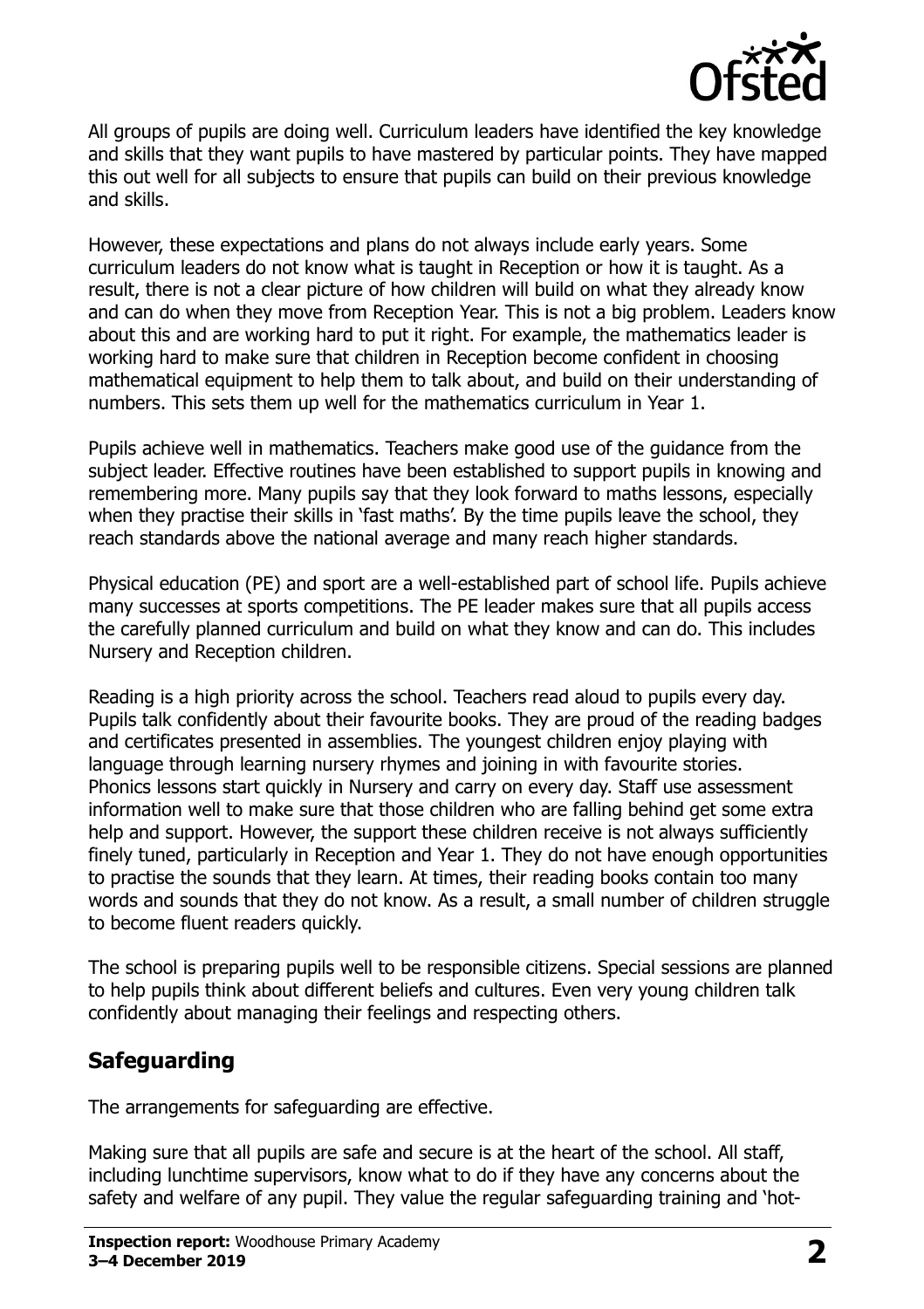

topic updates'. Staff understand the dangers pupils may face inside and outside school. They have an excellent understanding of the issues facing the local community. They teach pupils to keep themselves safe. Pupils take this seriously.

# **What does the school need to do to improve?**

# **(Information for the school and appropriate authority)**

- Curriculum planning does not always include early years. Not all curriculum leaders know what is taught in Reception and how this should be built on in Year 1. Curriculum leaders should all be clear about what is taught in Reception and how it is taught so that children have the best possible start when they move into Year 1.
- The early reading curriculum supports most pupils to become fluent and confident readers by the end of key stage 1. Pupils who are falling behind in reading receive additional support. However, the support is not always finely tuned to their individual needs. As a result, they do not catch up quickly. Leaders should ensure that all pupils become fluent readers as quickly as possible.
- At times, pupils' early reading books contain too many words and sounds that pupils do not know. This is holding some children back, particularly those children who are finding reading hard in Reception and Year 1. Leaders should ensure that pupils' early reading books are well matched to their phonic skills so that they can practise the sounds that they are learning and become confident, fluent readers.

# **Background**

When we have judged a school to be good we will then normally go into the school about once every four years to confirm that the school remains good. This is called a section 8 inspection of a good school or non-exempt outstanding school. We do not give graded judgements on a section 8 inspection. However, if we find some evidence that the school could now be better than good or that standards may be declining, then the next inspection will be a section 5 inspection. Usually this is within one to two years of the date of the section 8 inspection. If we have serious concerns about safeguarding, behaviour or the quality of education, we will convert the section 8 inspection to a section 5 inspection immediately.

This is the first section 8 inspection since we judged the school to be good in July 2015.

#### **How can I feed back my views?**

You can use [Ofsted Parent View](https://parentview.ofsted.gov.uk/) to give Ofsted your opinion on your child's school, or to find out what other parents and carers think. We use Ofsted Parent View information when deciding which schools to inspect, when to inspect them and as part of their inspection.

The Department for Education has further quidance on how to complain about a school.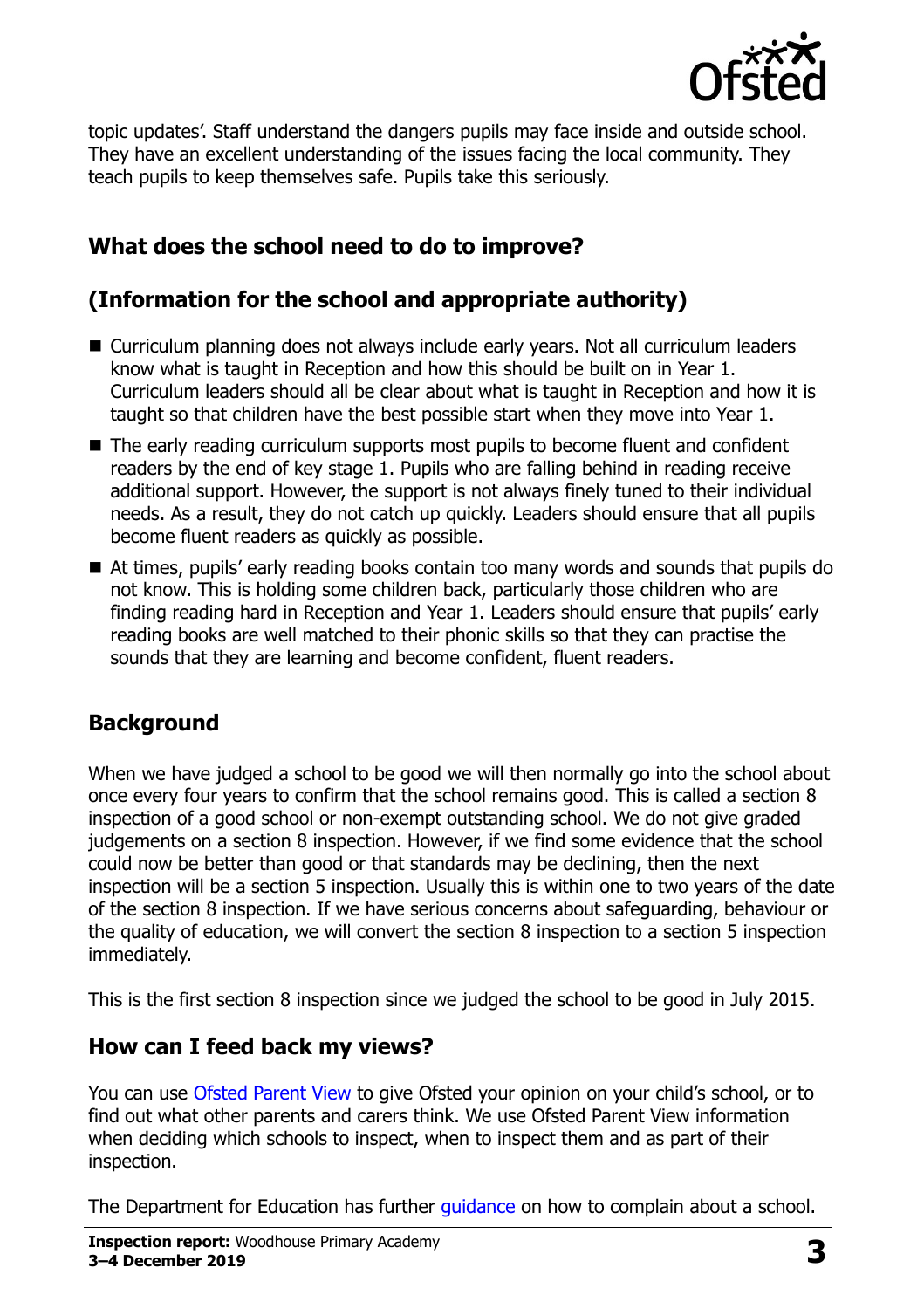

If you are not happy with the inspection or the report, you can [complain to Ofsted.](https://www.gov.uk/complain-ofsted-report)

### **Further information**

You can search for [published performance information](http://www.compare-school-performance.service.gov.uk/) about the school.

In the report, '[disadvantaged pupils](http://www.gov.uk/guidance/pupil-premium-information-for-schools-and-alternative-provision-settings)' refers to those pupils who attract government pupil premium funding: pupils claiming free school meals at any point in the last six years and pupils in care or who left care through adoption or another formal route.

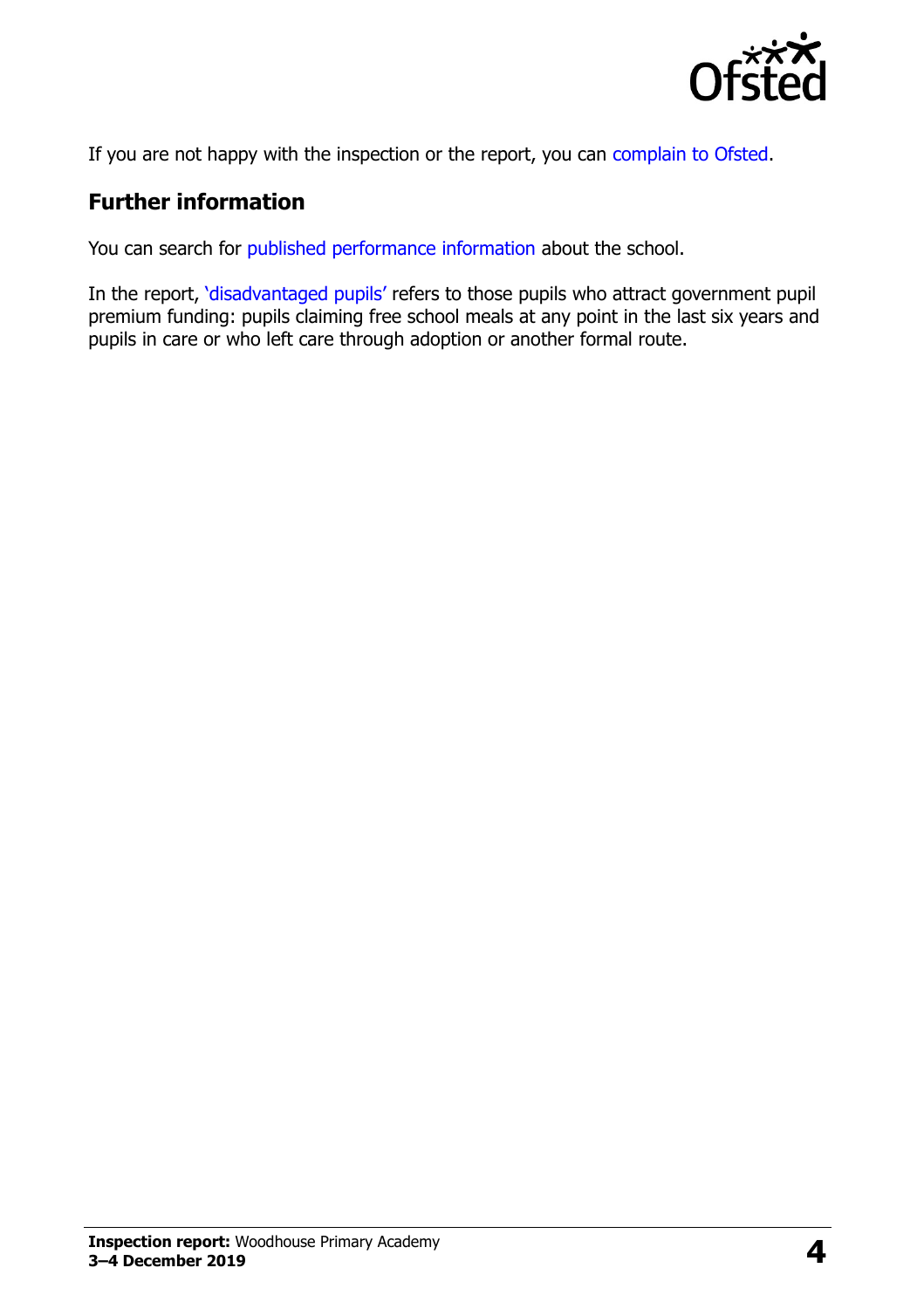

### **School details**

| Unique reference number             | 139637                         |
|-------------------------------------|--------------------------------|
| <b>Local authority</b>              | Birmingham                     |
| <b>Inspection number</b>            | 10088585                       |
| <b>Type of school</b>               | Primary                        |
| <b>School category</b>              | Academy sponsor-led            |
| Age range of pupils                 | 3 to 11                        |
| <b>Gender of pupils</b>             | Mixed                          |
| Number of pupils on the school roll | 469                            |
| <b>Appropriate authority</b>        | The board of trustees          |
| <b>Chair of governing body</b>      | <b>Heather Hurst</b>           |
| <b>Headteacher</b>                  | <b>Oliver Wilson</b>           |
| Website                             | www.woodhouse.priacademy.co.uk |
| Date of previous inspection         | 9-10 July 2015                 |

# **Information about this school**

- Woodhouse Primary Academy is larger than the average-sized primary school.
- A new headteacher was appointed from 12 April 2018.
- The school has a resourced provision for pupils with SEND. The provision caters for pupils with autism spectrum disorder. Currently, 10 children are placed by the local authority to be supported through this provision. They work alongside other pupils or in the Rainbow Room.

# **Information about this inspection**

- I held meetings with the headteacher, deputy headteacher, special educational needs coordinator, subject leaders and teaching staff. I met with the chair of the local governing body, one other governor and UWMAT's Director of Academies.
- I looked in depth at early reading and reading across the school, mathematics and PE. In each subject, inspection activities included discussions with the subject leader, visits to lessons, discussions with teachers, scrutiny of pupils' work and discussions with pupils.
- $\blacksquare$  I listened to three groups of pupils read and talked to them about their reading.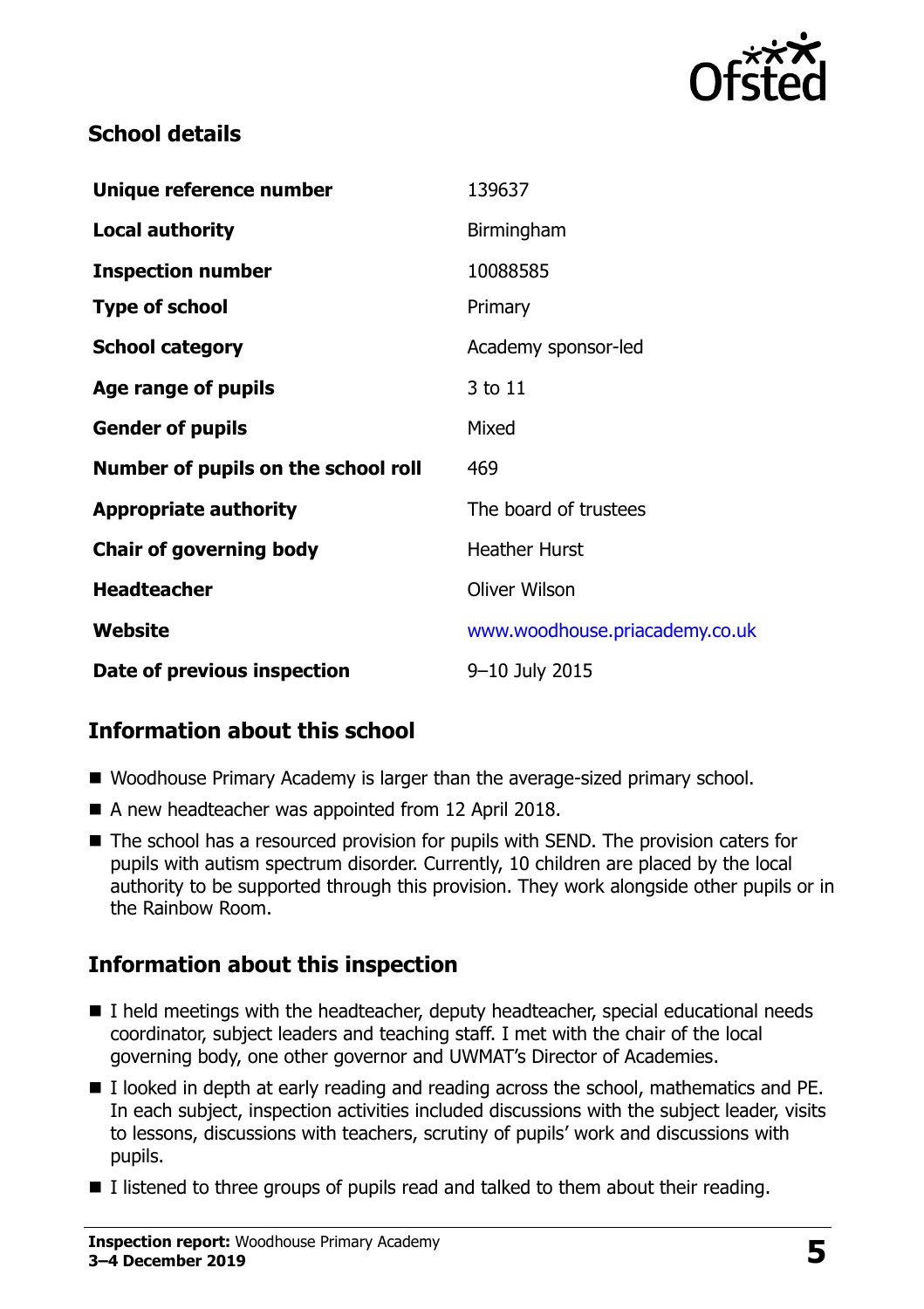

- I observed pupils' behaviour in lessons and at breaktime and lunchtime. I spoke formally with two groups of pupils, as well as talking to pupils in lessons and around school.
- I met with leaders about the school's safeguarding procedures. I reviewed policies and records relating to safeguarding, behaviour and attendance. I spoke to pupils and staff about how safe pupils are at school.
- I reviewed the school's self-evaluation and improvement plans, minutes of governing body meetings and information on the school's website. I took account of the 33 responses to Ofsted's staff questionnaire.
- I took into consideration the 71 responses to Parent View, including 62 free-text responses. I spoke to parents at the beginning and end of the school day. I telephoned one parent at their request.

#### **Inspection team**

Marilyn Mottram, lead inspector **Contact Contact Contact Inspector**